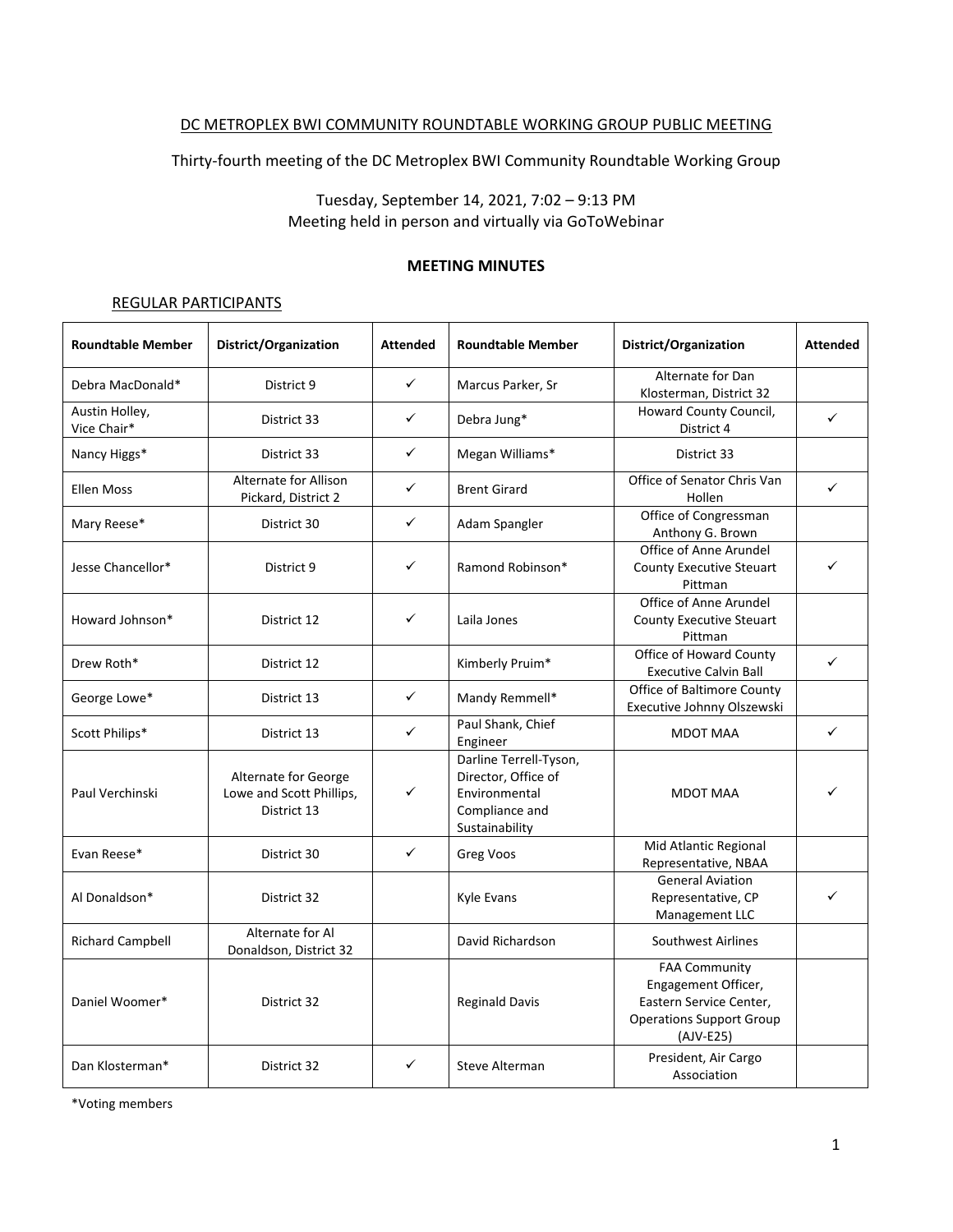### ADDITIONAL PARTICIPANTS

Maryland Department of Transportation Maryland Aviation Administration (MDOT MAA) Bruce Rineer, Manager Noise Section Karen Harrell, Noise Section Kevin Clarke, Director of Planning and Environmental Services

Federal Aviation Administration (FAA) Luisa Peralta Surla, Acting Senior Advisor to the Regional and Deputy Administrator (Eastern Region) Curby Fowler, Air Traffic Controller Veda Simmons, Community Engagement Officer

Contractor Support Royce Bassarab, HNTB Alverna "A.J." Durham, Jr., Straughan Environmental, Inc.

### MEETING MATERIALS

Participants received the following materials in advance:

July 13<sup>th</sup> Meeting Minutes: V2\_DRAFT\_20210713\_MEETING\_MINUTES

### Presentations at the meeting:

- Roundtable Resolution – Technical Assistance with Howard County Executive and Howard County Council

### **1. WELCOME AND INTRODUCTIONS**

### *Introduction and Roll Call of Attendees*

Mr. Bruce Rineer began the meeting at 7:02 pm. He thanked everyone for coming, introduced himself, and stated his title as Noise Manager for BWI. He let everyone know that the meeting would be recorded and announced that the meeting would be hybrid, held in person and virtually. He asked Roundtable Members attending virtually to self-mute and remain muted unless speaking and that attendees would be muted by default. Mr. Rineer explained that attendees would be unmuted if called on by the Chair, and they should use the "raised hand" or the question/chat box feature to ask questions. If participants experience technical issues, they should log off and log back on to the meeting, and if issues continue, participants can use the question/chat box to let him know. Mr. Rineer gave an overview of the agenda and explained that during the public comment period, each speaker would be given two minutes to make a comment or ask questions.

Mr. Rineer concluded speaking and turned the meeting over to the Roundtable Chair, Ms. Debra "Debbie" MacDonald. Ms. MacDonald introduced herself and thanked Mr. Rineer, his team, and MAA for hosting the second hybrid meeting. Ms. MacDonald then went through the roll call starting with voting members of the Roundtable. Following the roll call, Ms. MacDonald announced that a quorum of voting members was present. Mr. Shank stated that he thought a guest from FAA would be in attendance and asked if they were signed onto the virtual meeting. Mr. Rineer replied that someone from FAA had registered for the meeting but didn't appear to be signed onto the online broadcast.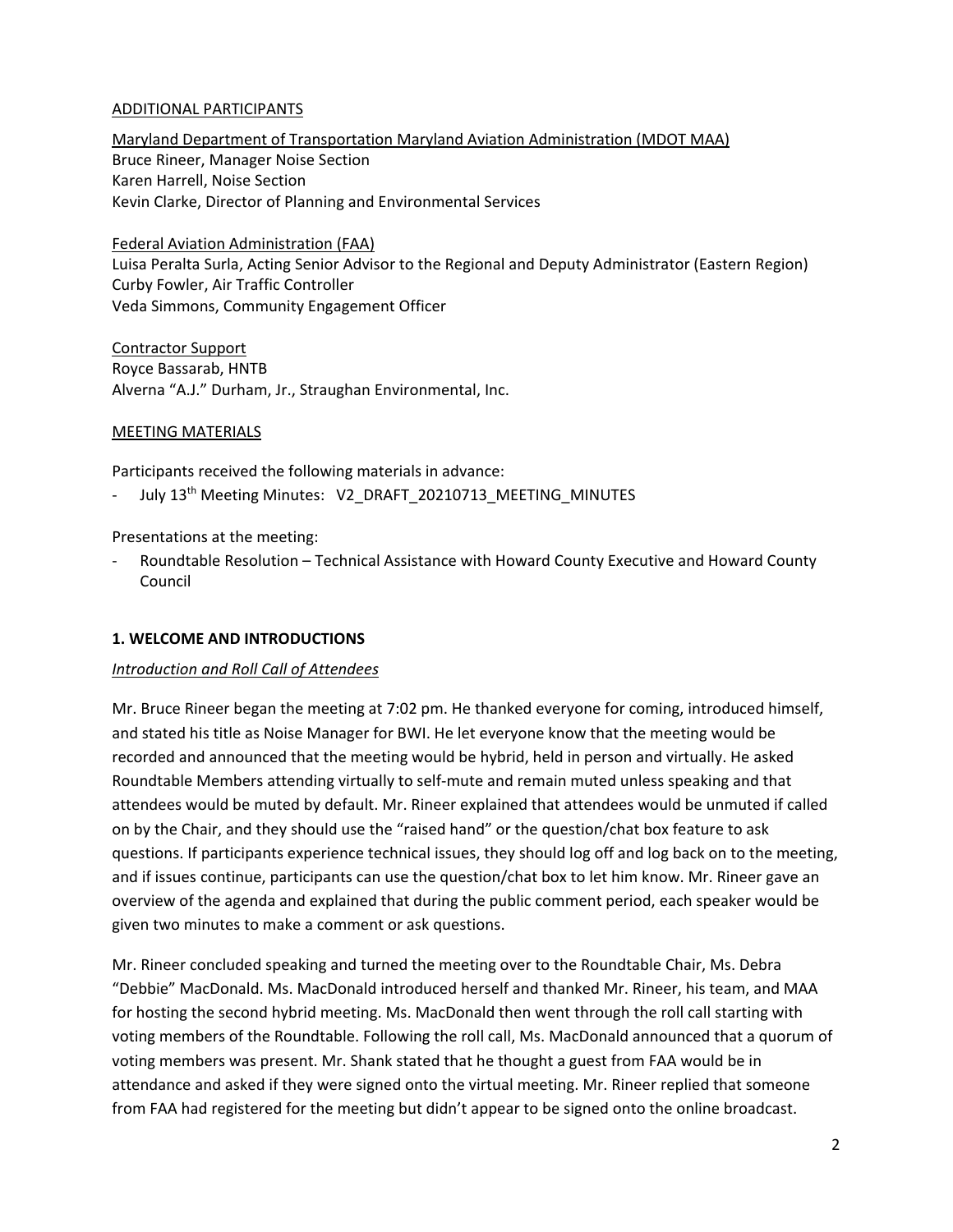Mr. Royce Bassarab stated that Ms. Veda Simmons and Ms. Luisa Peralta Surla from FAA were signed onto the meeting and that he would promote them to "panelist" so that they could speak later in the meeting if they wanted to.

### *Approve Agenda*

Ms. MacDonald announced that it was time to approve the night's agenda. Ms. Nancy Higgs motioned to approve the agenda. Mr. Jesse Chancellor seconded. None opposed. The motion to approve the agenda passed.

### *Review and Approve July 13th Meeting Minutes*

Ms. MacDonald announced it was time to approve the July  $13<sup>th</sup>$  Meeting Minutes. Ms. MacDonald stated that she had not received any comments on the July 13<sup>th</sup> Meeting Minutes and asked if there were any edits or comments. No response was given. Ms. Deb Jung moved to approve the meeting minutes. Ms. Higgs seconded. None opposed. The motion to approve the July  $13<sup>th</sup>$  Meeting Minutes passed.

## **2. HOWARD COUNTY OFFER OF TECHNICAL CONSULTING ASSISTANCE**

Ms. MacDonald moved on to the next agenda item, Howard County's offer to provide technical consulting assistance to the Roundtable. Ms. MacDonald explained that in early August, Ms. Kimberly Pruim, the Howard County Executive's representative on the Roundtable, introduced her to Mr. Bruce Gartner, who is the Administrator of Howard County's Office of Transportation. Howard County was in the process of bringing in technical expertise with a consultant group that represented Arlington County, VA and Montgomery County, MD in their effort to impact flight changes at Reagan National Airport. She explained that Howard County wanted to give the Roundtable an opportunity to recommend the best way to use the technical expertise to further the goals of the Roundtable. Ms. MacDonald stated that she contacted Mr. Chancellor, who is a member of the Roundtable Technical Committee, and requested that he attend a virtual meeting with her, Mr. Gartner, and a representative of ABCx2, the technical consultants.

Ms. MacDonald stated that the need for better regionwide noise metrics has been at the top of her mind for the last year, and that she, like many of the Roundtable members, was interested in the noise monitoring capabilities from technical consultants and Airport Noise and Operations Monitoring System (ANOMS). She stated that the Roundtable would like to establish a baseline (of sound levels) to have a comparison to future sound levels that occur after any changes implemented as a result of the PBN Working Group. This would allow MAA and the Roundtable to measure any progress made by the changes being implemented. Ms. MacDonald explained that following the meeting with Mr. Gartner, Mr. Chancellor, and the representative from ABCx2, the Technical Committee and the Legislative Committee met virtually to work on a plan of action and developed a resolution. She thanked members of the Technical and Legislative Committees for their tireless work and especially thanked Ms. Jung, Howard County Executive Calvin Ball, and Mr. Gartner for their efforts.

The resolution was posted, and meeting attendees were given a few minutes to review. A member of the public, Ms. Laura Donovan, asked as to whether the resolution was only for Howard County or if Anne Arundel County was also included. Ms. MacDonald replied that response/comment is normally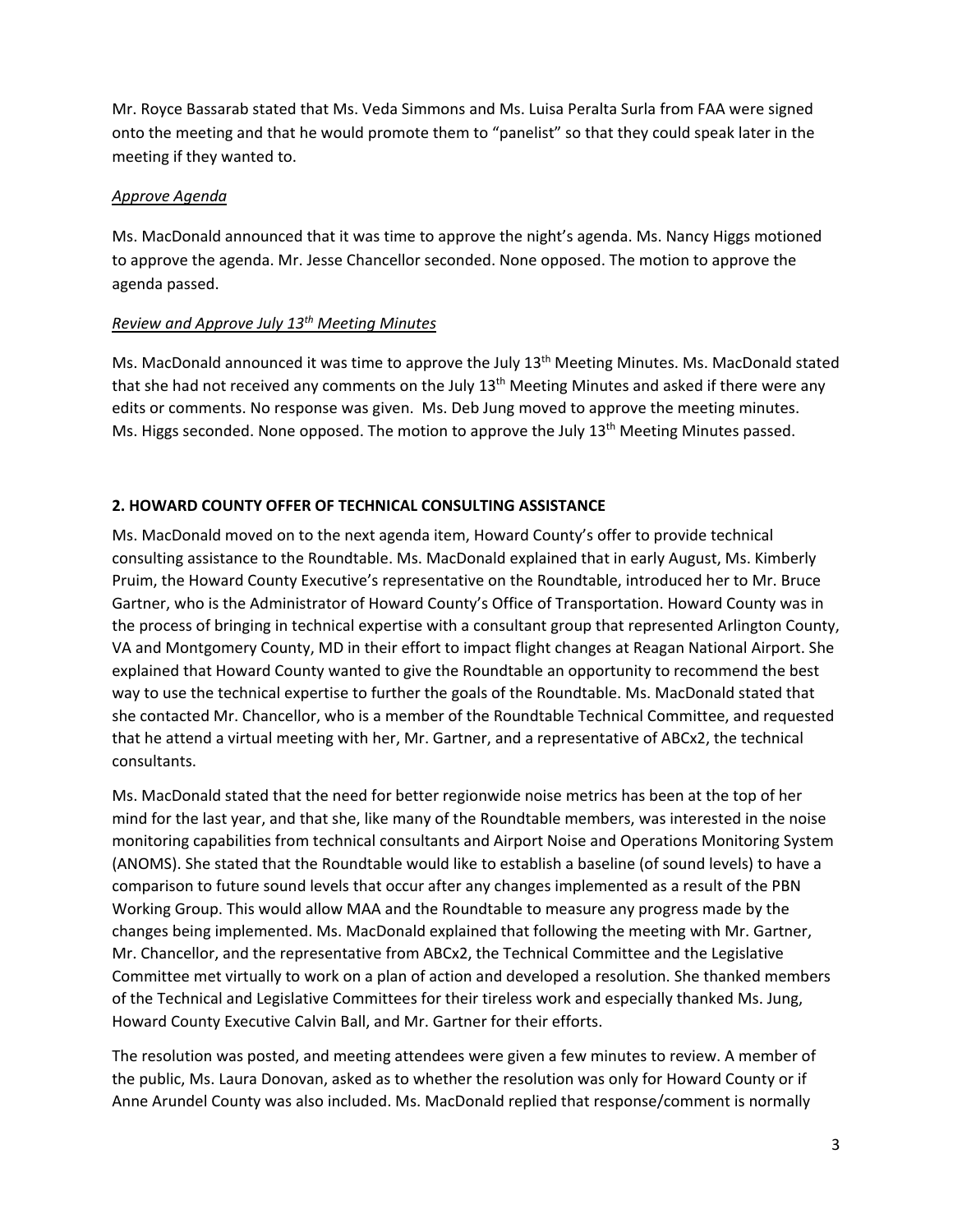heard only during the public comment period but understood the reasoning for the question and that it would be addressed. Ms. MacDonald turned the meeting over to Ms. Jung of the Legislative Committee to present the resolution. Ms. Jung explained that a number of months ago, Mr. Gartner contacted the Howard County Council and explained that funding still remained for litigation against the FAA for the implementation of NextGen. She further explained that the Howard County Council also had funding set aside to pursue litigation but that litigation efforts against the FAA had not been successful thus far. She stated that the Howard County litigator, Mr. Lewis Taylor, suggested that Mr. Gartner and his staff get more involved in this process and use the remaining funds to pursue other possibilities. Ms. Jung explained that Mr. Gartner was familiar with ABCx2 and contacted them and the Howard County Council about possibly working together. Ms. Jung suggested to her Howard County Council colleagues that they should investigate anything that could possibly make life easier for people who are impacted by BWI Marshall aircraft noise.

Ms. Jung stated that the Howard County Council voted to put money towards a project(s) to design and implement an extended and appropriately located ANOMS to create metrics for commercial jet airplane noise pollution in the region. She thanked Mr. Chancellor and stated that he was critical in putting together the resolution. The resolution authorizes and empowers the Technical and Legislative Committees on behalf of the Roundtable to:

- *1. Investigate whether ABCx2 has the correct expertise and intellectual property to assist the Roundtable Technical Committee to design and implement an expanded and appropriately located ANOMS to create appropriate metrics for commercial jet airplane noise pollution in the region.*
- *2. Work with Howard County and ABCx2, in coordination and cooperation with the Maryland Aviation Administration and HMMH, Inc., to design a work plan that is acceptable to Howard County and ABCx2 for the required ANOMS activities by ABCx2 within a contract between Howard County and ABCx2 for the benefit of the Roundtable.*
- *3. Present the ABCx2 ANOMS work plan to the Roundtable at a future meeting for review and discussion and prior to Howard County and ABCx2 executing a contract for work by ABCx2 on behalf of the Roundtable. Final acceptance of the work plan by the Roundtable is in its sole discretion.*

Ms. Jung stated that there are not many contractors with noise measurement expertise that do not work for airports or airlines, like ABCx2. She stated Howard County had identified a contractor for the work and that funding was available to put towards the effort. She reiterated that it would be great to do the same thing in Anne Arundel County. Ms. Ellen Moss replied that she would be happy to present the resolution to Anne Arundel County Council. Ms. Moss is not on the Anne Arundel County Council but has previously served as the council's representative on the Roundtable. She stated that she is currently an alternate to the Anne Arundel County Councilperson; this position was previously filled by Ms. Sarah Lacey. Ms. Lacey is the Anne Arundel County Councilwoman who previously served as Vice Chair to the Roundtable but is no longer on the Roundtable. Ms. Moss has talked with an Anne Arundel County Council member and believes she will be instated as the citizen appointee of the Anne Arundel County Council to the Roundtable. Ms. Jung asked that Ms. Moss to please take the resolution back to the Anne Arundel County Council.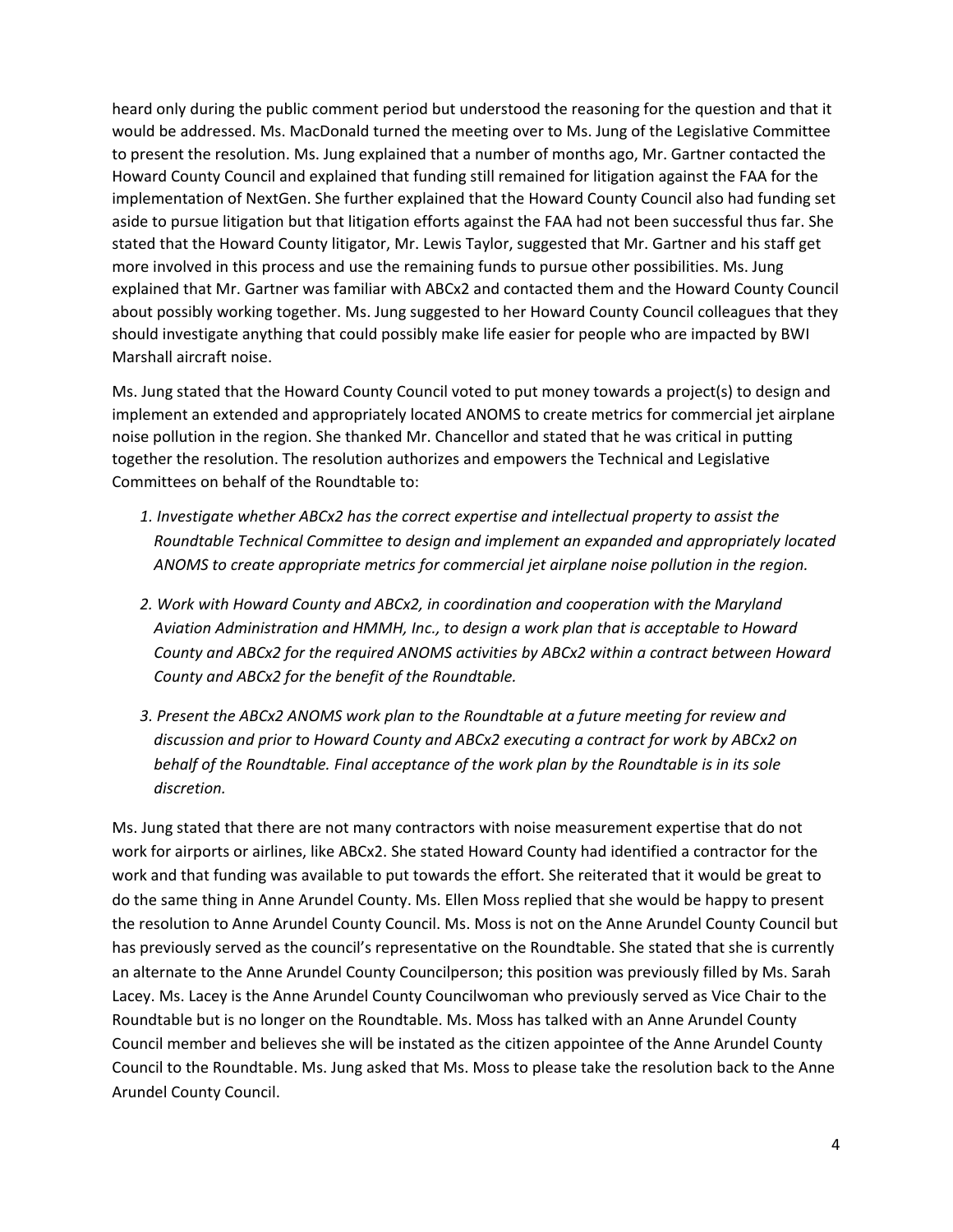Ms. Jung stated that she attended the Maryland Association of Counties (MACO) Annual Conference in Ocean City about three weeks ago. The budget director from Anne Arundel County presented a seminar discussing how to spend this year's excess funds. Ms. Jung said that the money did not include the American Rescue Plan Act federal funding. She stated that the reason she was sharing the story is to let Anne Arundel Roundtable members know that money is out there and if someone tells them that there is no money available for the effort, it is not true. She encouraged Anne Arundel Roundtable members to talk to their representatives and let them know how they would like the money spent.

Mr. Chancellor stated that this information is very timely, as the Roundtable and the Technical Committee have just begun discussions about the use of ANOMS, both internally and with MAA and HMMH. He explained that the Roundtable had also discussed the Airport Noise Zone (ANZ) Update process and possible changes from the community perspective that could improve that process. Mr. Chancellor explained the meeting with Mr. Gartner and ABCx2 and the Roundtable's desire to design a more inclusive, more expansive, and more appropriately located metric delivery system. He stated that he and Ms. MacDonald brought the information discussed in the meetings with Mr. Gartner and ABCx2 back to the Technical and Legislative Committees to discuss, and the resolution is the result of those discussions. Mr. Chancellor explained that the process envisioned for the resolution is the exact process that was followed to develop the changes presented to the Performance Based Navigation (PBN) Working Group. The Roundtable provided a charge and a set amount of leeway to the Technical Committee for the development of the PBN recommendations. The same amount of leeway should be extended to the Technical and Legislative committees to first investigate if ABCx2 has the right expertise and then to work with MAA and HMMH to develop a scope of work for this system. Following the development of the scope, the Technical and Legislative Committees would talk to Howard County. Howard County would then talk to ABCx2 and come back to the Roundtable for a final vote with a full presentation. He stated that there would be updates throughout the process so no one would be left in the dark.

He pointed out that the resolution language states that the contract is between Howard County and ABCx2 and that the Roundtable does not have organizational or legal structure to enter into a contract with a consultant.

Ms. Reese asked if there was an approximate timeline of when the committees would report back to the Roundtable. Mr. Chancellor replied that a meeting between the Technical Committee, MAA, and HMMH needs to be held to determine a timeline. Ms. Higgs stated that she has some familiarity with ABCx2 as they were active at the UC Davis Symposium that she attended. She also explained that she has recent experience getting a noise monitor on her property thanks to Mr. Rineer, Mr. Shank, Mr. Bassarab, and Ms. Karen Harrell, and that it was left in place two weeks longer than normal. Her area has experienced a lot of east flow aircraft recently as opposed to the usual west flow arriving aircraft traffic. She received the report from the noise monitoring which indicated that the day-night average (DNL) sound level increased by two decibels compared to three years ago. She stated that 15 flights were measured at over 81 decibels and up to 89 decibels over her house and altitudes varied from 1,713 to 2,664 feet. She believes that with better measurements and equipment in place to measure, her area will be over 65 DNL. She appreciated MAA setting up the equipment and was very impressed with the process. She stated that Mr. Rineer and Mr. Bassarab were present when MAA's consultants set up the noise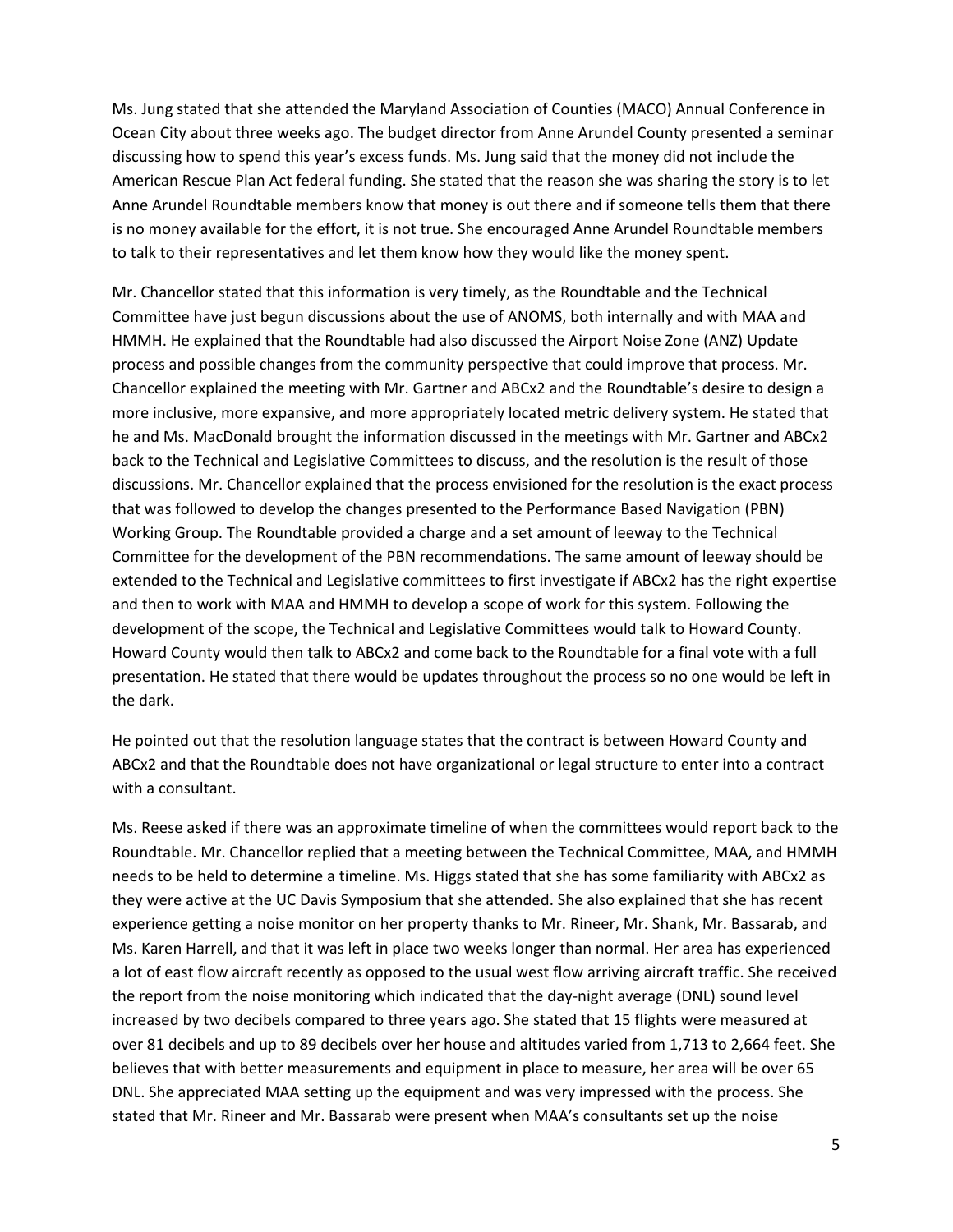monitors and the consultants contacted her to let her know when they were coming out. She suggested that those in attendance encourage their constituents to have the noise monitors on their property.

Mr. Brent Girard, from the Office of Senator Chris Van Hollen, stated that the Senator was not permitted to support a specific private company or organization for a contract, but he believes the members of the working group at Reagan National Airport (DCA) from Montgomery County would say that ABCx2 was instrumental in developing their new proposal for flight changes. He described flight changes such as moving flight paths away from residential areas and that ABCx2 worked with air traffic controllers and the FAA to come up with a proposal of changes that would likely work. The proposal was recently voted on and passed unanimously by the working group. Ms. Higgs stated that she had been following the DCA Working Group and noted that they had sent several proposals to the PBN Working Group. She asked if any of the proposals had been implemented. Mr. Evan Reese replied that the DCA Working Group had submitted individual requests based on individual procedures as opposed to the package of multiple procedural changes that HMMH helped the Technical Committee develop and submit to the PBN Working Group. He stated that if the Roundtable's proposal to the PBN Working Group was broken down, it contains approximately 300 line item changes. Mr. Reese reiterated that the Technical Committee was under a compressed timeline and that all issues were not addressed in the proposal submitted to the PBN Working Group.

Mr. Ramond Robinson explained that Anne Arundel County has been coordinating with Howard County and that he has had discussions with Mr. Gartner about the proposal. He stated that Anne Arundel County was in the process of reviewing the possibility of working with private consultants. He also stated that he was glad to hear about Ms. Jung's experience at MACO and that money is available in Anne Arundel County. Mr. Gartner reiterated that he had been in discussions with Mr. Robinson and that they collaborate on other transportation issues. He explained that this process was not to take away from the work that the MAA was doing, but to offer a technical resource.

Ms. Reese stated that it was important to realize that the support the Roundtable's proposal to the PBN Working Group has received is unprecedented. She noted that an airline, Southwest, endorsed and helped in its development, and HMMH is top of the field in this area. Ms. Reese explained that the Roundtable does not want to lose that support or undermine that partnership and that the resolution to partner with ABCx2 would be in addition to that relationship. She continued that addressing the ANOMS system is going to serve so many people in Howard County, and hopefully Anne Arundel County, well. She reiterated that the resolution would not subtract from what has been done and that the Roundtable still needs HMMH, MAA, and the airlines. Ms. MacDonald agreed with Ms. Reese and stated that it would be an added piece that would not interfere with the current relationship with MAA, HMMH, and the airlines.

Mr. Scott Phillips asked how the information obtained as a result of the resolution would be used to make a difference. He stated that it seemed as if the current metrics were biased and wondered if a simulation was being done before and after NextGen. He commented that of course it would be louder after NextGen, but sound levels could still fall under 65 DNL. He asked how the resolution would be used to support actual change for people in the communities. Mr. Chancellor replied that the resolution would be a very important infrastructure piece that will provide data needed to make good decisions.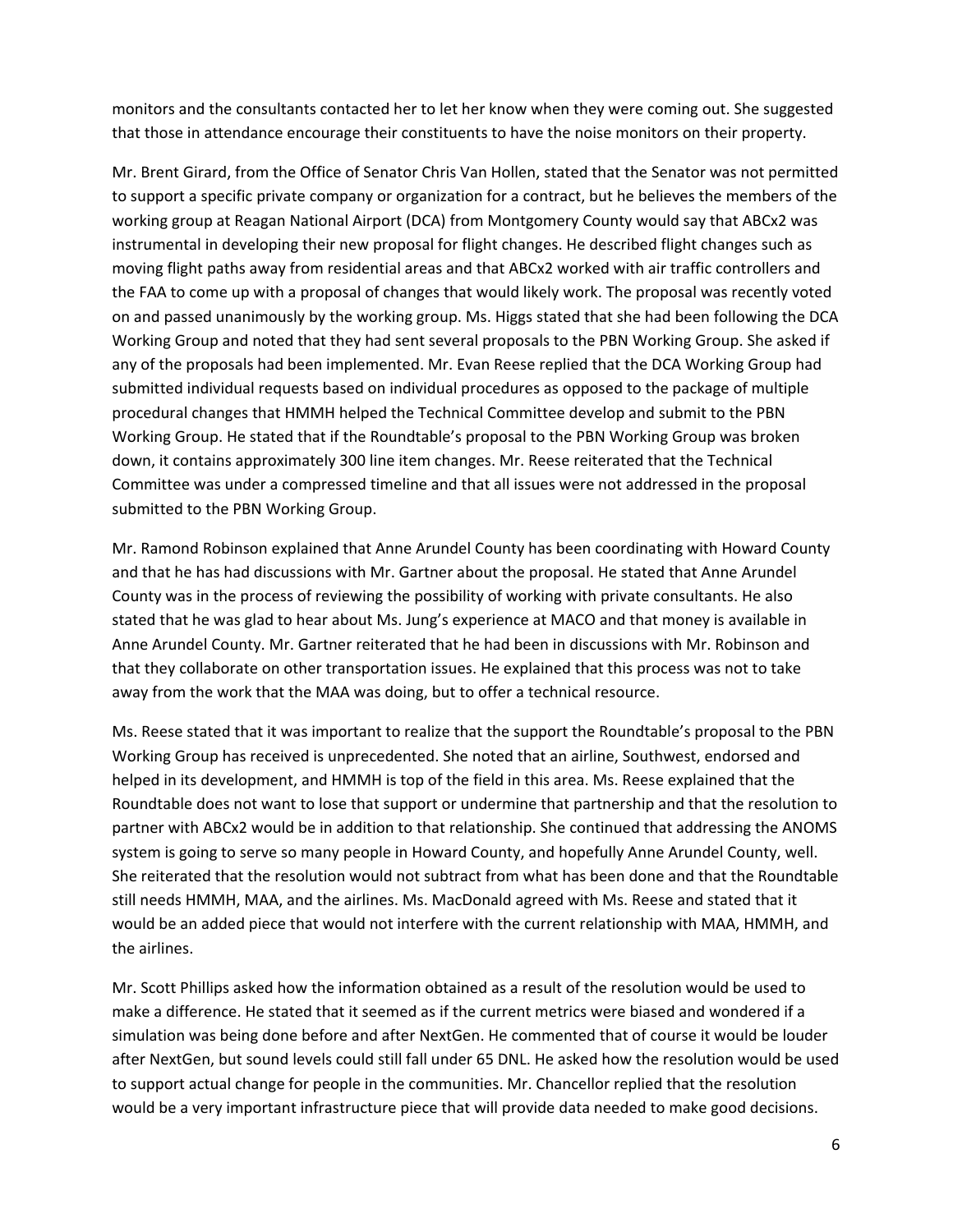He stated that the Roundtable has complained and berated FAA for coming up with a national program (NextGen) without a comprehensive cost-benefit analysis. He explained that the FAA has shown the benefits and ignored the costs, such as daily, horrendous noise pollution in the communities. To measure and gauge the impact of the noise, accurate on-the-ground measurements are needed, such as those that can be collected with ANOMS. Mr. Chancellor stated the resolution is part of determining what is happening on the ground, measuring the changes after the PBN Working Group implements the Technical Committee's proposal, and determining if the changes in the proposal are doing what was anticipated. He explained that if the sound levels on the ground are known, then that data can be shared with MAA, airlines, FAA, and legislators at all levels to show what is occurring. Mr. Chancellor believes the lack of data available for a project of national importance is behind the curve. Mr. Philips thanked Mr. Chancellor and agreed that a cost-benefit analysis was a good idea. He asked that the group remember that huge differences in impact will be observed based on three things he has noticed, which are not in any of the current noise regulations or rules:

- 1. A-level versus C-level noise weighting.
- 2. The fact that noise is compressed into short periods of time but is assessed using a 24-hour measurement. He believes the psychological impact on people must be considered. For example, Mr. Philips asked if 15-20 flights are going over your home between 6 am and 7 am, what would be the psychological impact? He stated that the flights might not make a big difference in noise over a 24-hour period but could have a tremendous impact on stress levels if it happens every morning.
- 3. Comparing background noise (ambient) levels to noise levels when planes fly over. Mr. Philips stated he has measured that noise levels at his property in Oakland Mills, and they are 13 times louder when planes fly over. He revealed that he lives approximately 1,000 feet from US 29, and it would take years for a roadway to be approved if it created the amount of noise as the aircraft. He believes the comparative measurement could help others understand why we are so upset about this.

Mr. Reese agreed with Mr. Philips and stated that all of the day-night metrics and the way regulations understand aircraft and airport noise are inadequate and dated and go back to the 1950s. Mr. Reese loves that Howard County has come to the Roundtable for input on how to build this new body of knowledge using ANOMS and to hopefully develop regulations or proposals on how to better understand the noise so it can be better regulated and/or mitigated. He stated that ideally the FAA would do this, but the FAA refused to define the problem until the Technical Committee did it for them. He went on to state that he believed the research proposed in the resolution would be foundational and important to the next iteration of proposals to the PBN Working Group.

Mr. Chancellor made a motion that the resolution, as written, be accepted by the Roundtable. Ms. MacDonald seconded the motion and proceeded to call a vote of the Roundtable members in attendance. The vote in favor of accepting the resolution as written passed unanimously.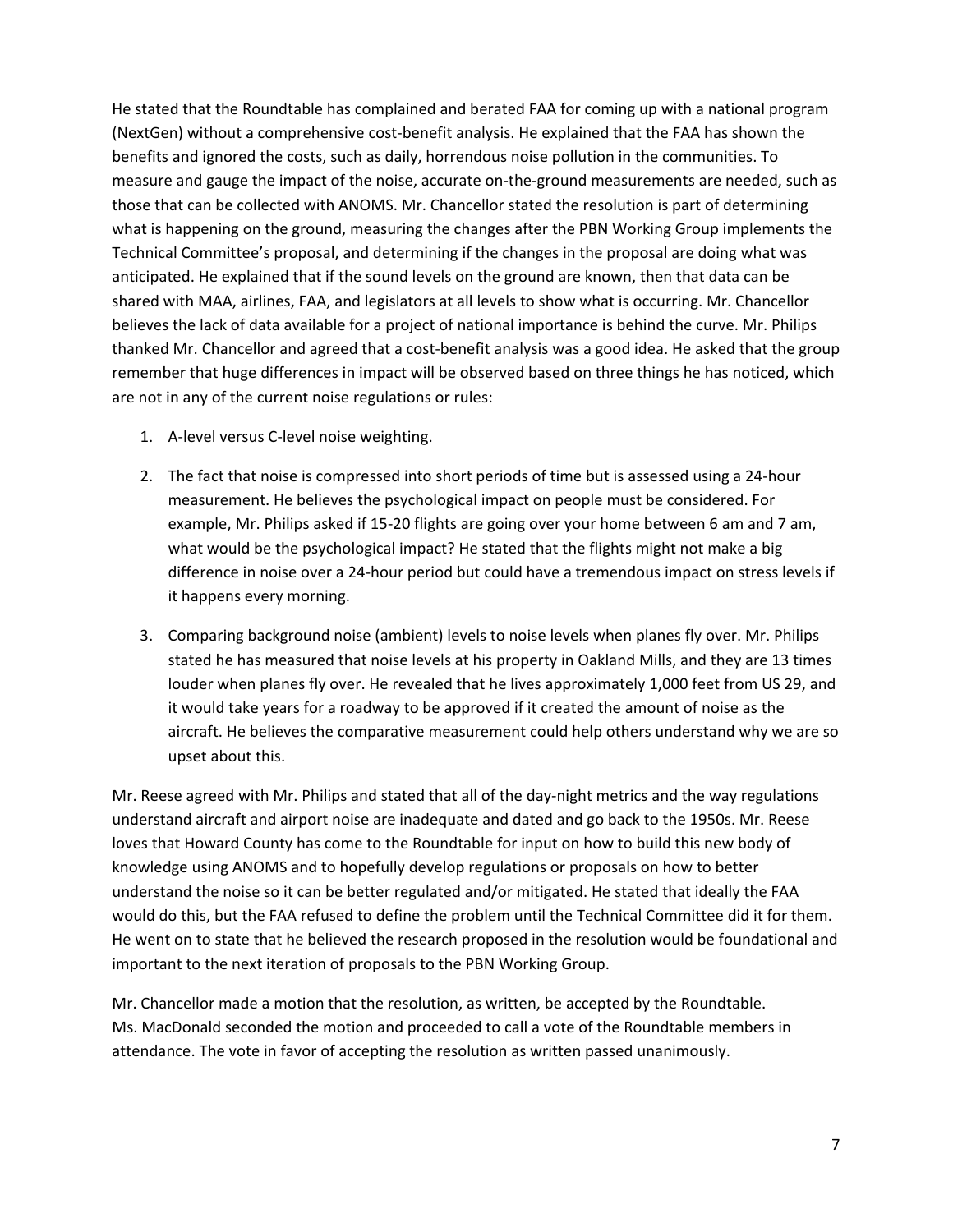### **3. ROUNDTABLE COMMITTEE UPDATES**

Ms. MacDonald began the Committee Updates with the Legislative Committee.

*Legislative –* Ms. Jung presented a summary of the Committee's thoughts regarding the legislative agenda. The Committee is not proposing any new legislation yet, but they may pursue it soon because it has to be filed in the state legislature well before the legislative session starts. She stated that in the past, the Roundtable has received support from several legislators including Sen. Pam Beidel, Sen. Elfreth, Sen. Guzzone, Sen. Fry Hester, Sen. Lam, Del. Terri Hill, Sen. Riley, and the Anne Arundel County Council. Ms. Jung specifically noted Sen. Lam and Del. Hill, who are both physicians, have been involved in and sponsored legislation for the medical study on the health effects of aircraft noise. She believes that the study is near completion, and she hopes to have it in the near future. Ms. Jung hopes that the study with the ANOMS sound measurement data will help the Committee put forth a legislative agenda that is backed by science and data. She stated the committee has been reviewing four areas:

- 1. Pursue legislative initiatives to address the concerns outlined in the Roundtable's response to the FAA noise survey and the ANZ reauthorization.
- 2. Deploy the data from the Howard County and Anne Arundel County noise monitoring contractors to accurately quantify the pain people are feeling from plane noise and use the information to pursue appropriate legislative solutions.
- 3. Consider the impact of plane noise on undeveloped land in legislation to require disclosures of the noise levels on such properties. She stated that in Howard County there are plans to develop the Gateway area with housing, and people would be moving there unaware of the aircraft noise that is present.
- 4. Pursue legislation that would give Maryland residents a role in the decision-making process regarding the growth of BWI Marshall Airport. She believes it is an issue that must be addressed and that people in Anne Arundel County and Howard County deserve answers on what is happening with the airport, its growth, and how it is impacting the hundreds of thousands of people that live nearby.

Ms. Reese added that the Committee would also be looking at federal and state recognition of the environmental impact of the commercial aviation and growth of the airport, including looking into environmental justice. She stated there are laws in Maryland that address exposure to environmental pollution, e.g., an industrial site, and that aviation noise has not been considered as an environmental pollutant in this manner. Ms. Reese explained that the Roundtable has heard from many people about exhaust particulate collecting on surfaces outside their homes and the smell of aircraft exhaust. She added that you can still be exposed to pollutants even if you cannot smell or see them.

She stated that the Roundtable needed to look at the FAA and their lack of transparency in how they implemented NextGen, as this lack of transparency may continue to be a problem since the FAA has a strained relationship with the public. She explained that the FAA is one of two federal agencies that does not have to take public bids. Ms. Reese reiterated that the Legislative Committee would be looking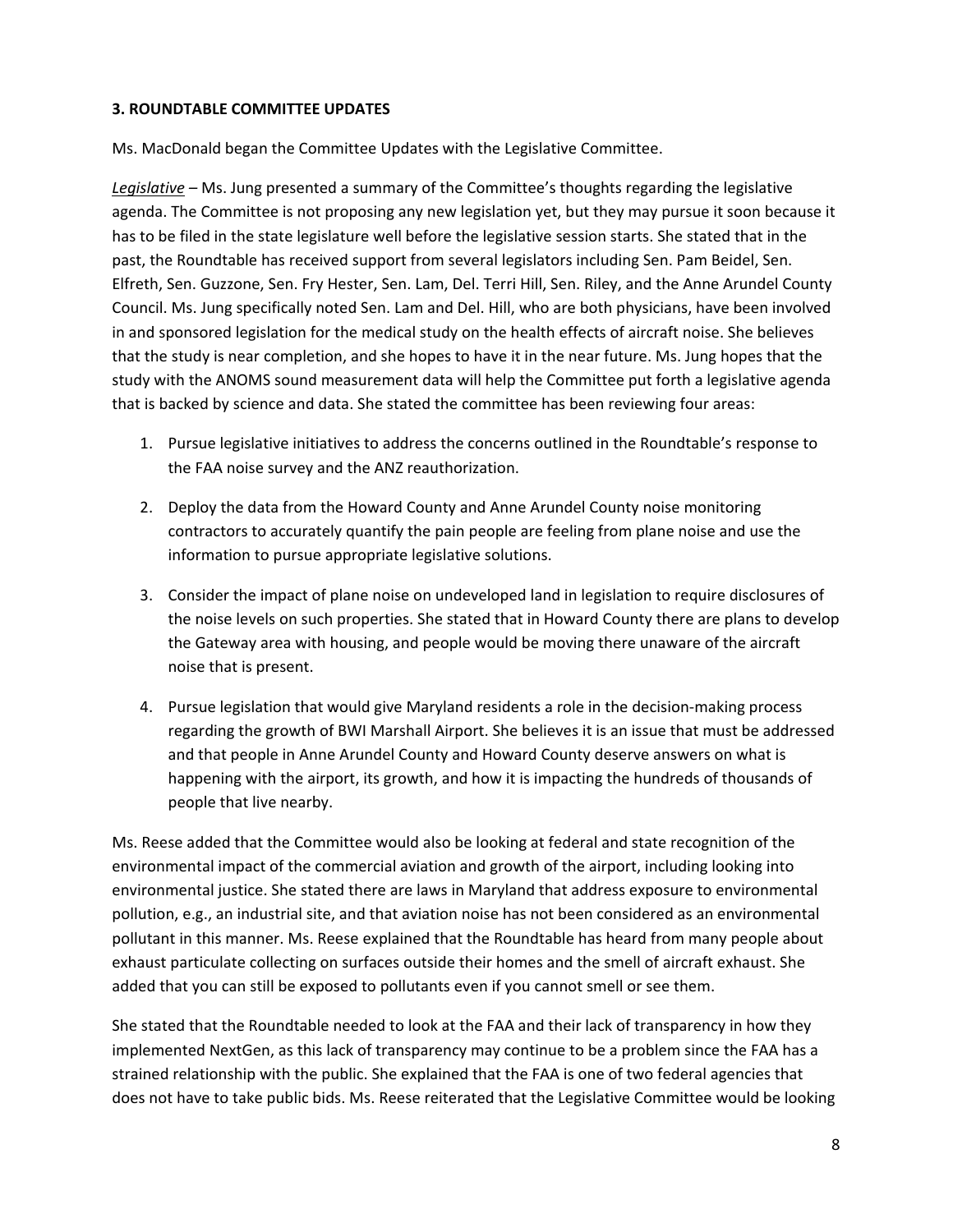at legislation that can help ensure that in Maryland we have transparency with the growth of BWI Marshall.

Ms. Reese asked that the Roundtable send a letter to Anne Arundel County formally asking them to join in the partnership between the Roundtable and Howard County laid out in the resolution. She suggested that the Legislative Committee could draft the letter and the Roundtable would vote to approve it.

Ms. Reese thanked Ms. Jung for her work to make the funds from Howard County available; she also thanked Mr. Gartner and Howard County Executive Calvin Ball.

*Technical Committee* – Mr. Chancellor stated that the Technical Committee had no additional information to share beyond the development of the resolution.

*Communications* – Ms. Higgs stated that following last meeting's discussion on social media, she looked at Facebook and Instagram to find information on aircraft noise and other Roundtables. She stated that she looked at BWI Quiet, a page that Mr. Drew Roth of the Roundtable moderates, and Montgomery County Quiet Skies. She reported very low activity and number of posts on both sites. Ms. Higgs recommends not focusing on social media right now but thinks that links to the MAA website about Roundtable meeting dates, times, and meeting minutes should be consistently posted on the BWI Quiet Facebook page. She offered to post the information if Mr. Roth was unable to do so (Mr. Roth was not present at the meeting). Ms. Higgs explained that social media is not a great avenue for the Roundtable due to the need to review and vet posts, which would delay the immediacy of social media.

Ms. Higgs would like to encourage the county representatives to add links to the MAA website and the Roundtable's information on the Howard County and Anne Arundel County Government webpages. She stated she had not heard if anyone had successfully done so since the previous meeting. Ms. MacDonald stated that Ms. Higgs would now have a great reason to contact the counties about posting the links because MAA was rolling out a new website.

Mr. Girard stated that Senator Van Hollen reached out to the U.S Environmental Protection Agency (EPA) years ago asking for better regulations on particulate matter emissions or at least studies to show the effects from aircrafts. The EPA stated that they were working on implementing some regulations, but that work was delayed. Mr. Girard said that Senator Van Hollen received an update from EPA earlier this year that a proposal for new regulations on particulate matter should be finalized by the end of this year and implemented by May 2022.

Mr. Girard stated that Senator Van Hollen's office recently submitted report language to the Transportation – Housing and Urban Development (THUD) Appropriations Subcommittee relating to DNL metrics for noise. He was unsure if it would be included in upcoming legislation, but the language called for the National Academies of Sciences, Engineering, and Medicine to conduct a report on metrics to replace the reliance on DNL as the sole metric used to assess aviation noise impacts. He explained that the study would be from a non-biased source as opposed to a previous study conducted by the FAA that concluded that DNL was the best way to assess noise. Mr. Girard stated that he would know within a few weeks if it was accepted. Ms. Higgs asked Mr. Girard to send an email when it was voted on, which he agreed to do.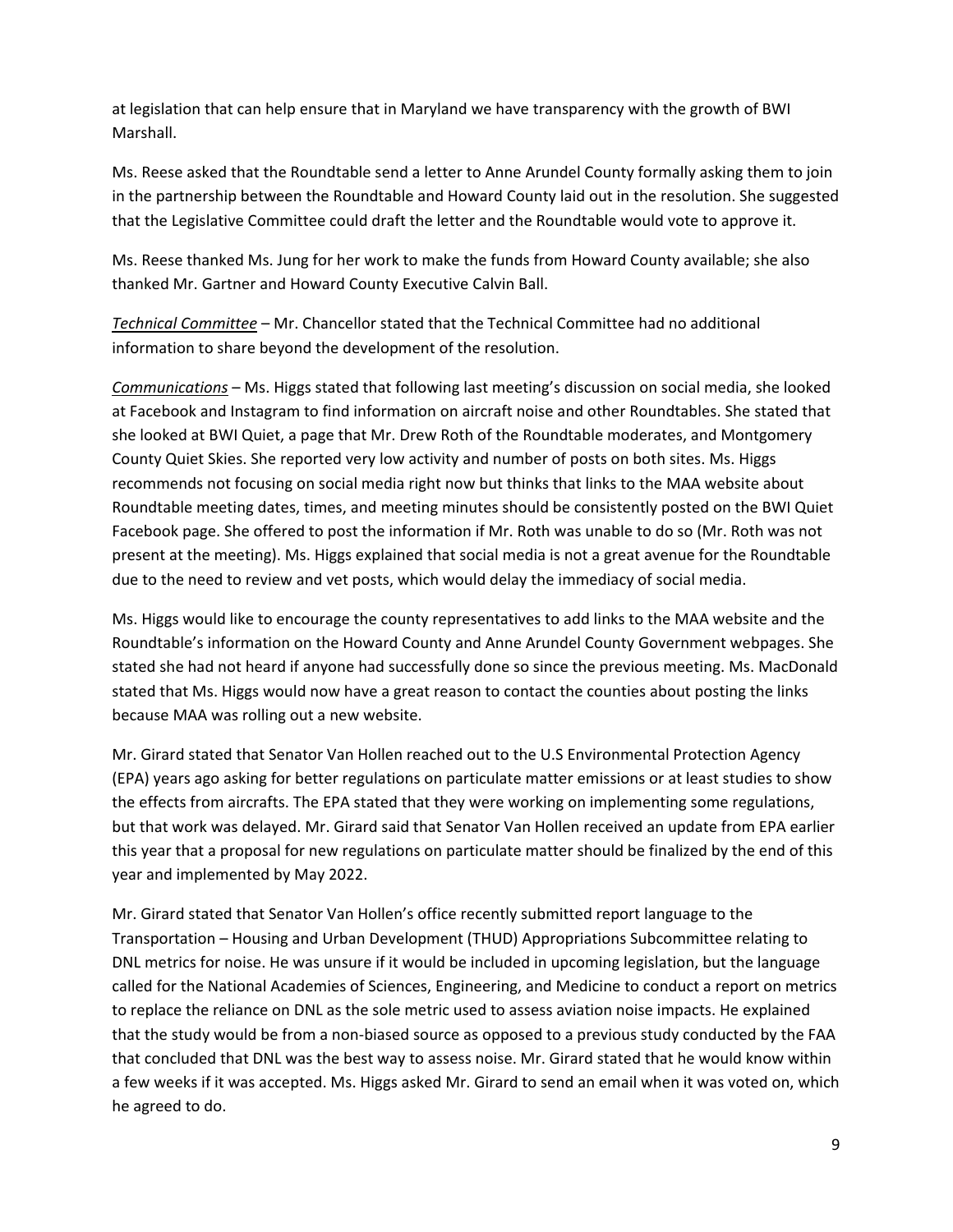#### **4. MDOT MAA UPDATE**

*PBN Working Group* – Mr. Shank shared that yesterday he was informed that FAA is scheduling the next PBN Working Group meeting for November 2-4, 2021.

*Discussion of Gates* – Mr. Shank stated that he did not have any update on the arrival and departure gates at the airport and that MAA is working the plan that they presented. He reminded everyone of a discussion in a previous meeting (July 17, 2018) about the opening of temporary gates for Southwest Airlines.

Mr. Chancellor stated that he asked for this subject to be added to the agenda. He stated that in June 2021, the Governor made a big announcement about the opening of five new gates and a food court. Mr. Chancellor was confused because he understood that the five gates were to be temporary and were only opened to replace five existing gates that were closed during the remodel of the Southwest Airlines baggage claim area. He stated that the Roundtable is concerned about new and additional air traffic and stated that only Mr. Shank could tell them how many additional planes would result from this. He wants to make sure that the five new gates that were part of the Southwest renovation have not been made permanent without our knowledge and discussion.

Ms. Reese stated that there was supposed to be a vote by the Board of Public Works before reopening the previously closed gates regarding the permanency of the temporary gates. Mr. Shank replied that he did not know the status of the vote. Ms. Reese asked if the temporary gates were still open and if the previously closed gates were reopened. Mr. Shank replied that there are still gate closures and that the baggage handling project is moving forward, but there had been delays due to the COVID-19 pandemic. Mr. Chancellor asked Mr. Shank if the estimated completion date of the baggage handling project was available to the public. Mr. Shank replied that when MAA goes to the Board of Public Works for the next improvement package, that will be part of the conversation. Mr. Chancellor asked Mr. Shank if MAA would inform the Roundtable when the estimated completion date would be set. He then explained that the Roundtable assumes that once the completion date is set, the vote on whether or not to keep the five temporary gates open would occur.

Mr. Shank stated that he was confused as to the connection between the estimated completion date of the baggage handling project and the Roundtable. Mr. Chancellor explained that the Roundtable wants to have a voice at the Board of Public Works, and they believe an additional five gates at BWI Marshall Airport would be detrimental to the community. He stated that there is no way of knowing how many additional flights could occur per gate but estimated it could be in the tens of thousands. Mr. Chancellor continued that adding tens of thousands of flights to the region, given what has been discussed and experienced over the last four years, is something the Roundtable wants to be aware of. He asked Mr. Shank again if MAA would let the Roundtable know when an estimated date of completion is set, or if the Roundtable have to find the information on their own. Mr. Shank replied that he did not have a firm schedule and reiterated that the schedule was behind due to the Covid-19 pandemic. He reminded everyone that information on the baggage handling projects were contained in the July 2018 meeting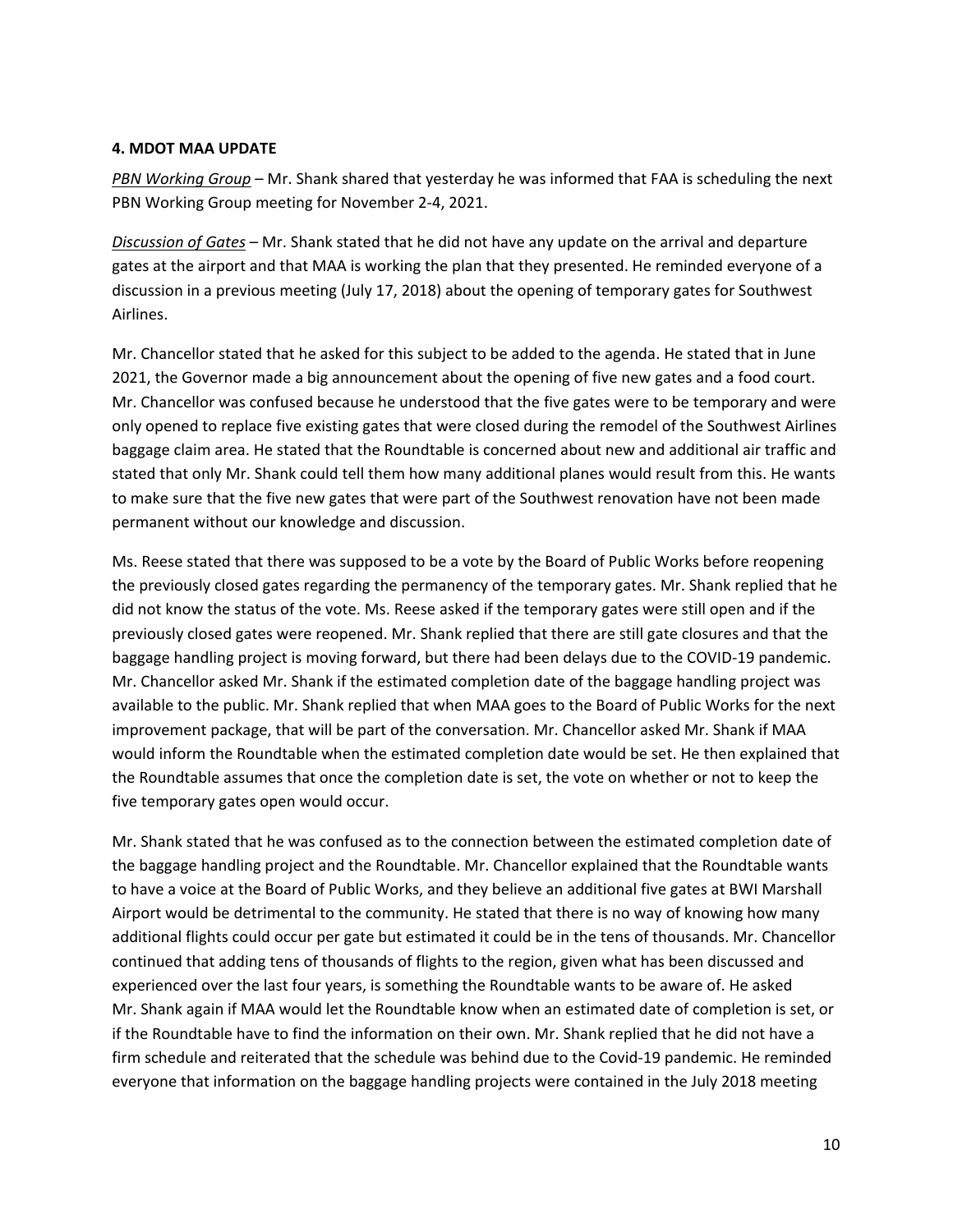minutes and that the Board of Public Works meetings minutes are public. He stated that as soon as he had better information that he could expand upon, he would if it made sense to do so.

Ms. Jung asked who in the State of Maryland is pushing for the continued expansion of BWI Marshall Airport, and listed the Governor, Secretary of Transportation, the head of MAA, or the airlines as possibilities. She asked where the pressure for expansion originates, as the response seems to always be in favor of expansion. Mr. Shank replied that he couldn't provide a specific answer to that question but pointed out that before projects are executed, they go before the Board of Public Works for approval. He stated that projects are based on planning from FAA forecasts for aircraft operation and passenger growth across the county, and the presence of gates do not determine growth but instead are responses to growth. He explained that in this case, the original plan had these temporary gates as part of the A/B Concourse as a deferred action. However, the gates currently ameliorate the closure of gates due to to the baggage handling renovation project. He stated that when the renovations are complete, the gates will remain.

Mr. Chancellor stated that the concern is that the airports chase market share and that demand is always used as the rationale for growth. He stated that what the Roundtable has heard and is hearing from the community is that the noise is bad and is getting worse. He wanted to know what will happen with the airport. Mr. Shank replied that he understood the issue and restated that ultimately, these issues cross the desk of the Board of Public Works, but they must be backed with planning and demand. "Build it and they will come" is not the way it works these days. Mr. Shank asserted that any capital development of substance goes through an environmental process that gives the public an opportunity to comment. He thinks that MAA has been far more inclusive of the public than other airports and what was done by the FAA before implementing NextGen. He explained that the process for NextGen did follow the National Environmental Policy Act (NEPA). Mr. Shank stated that MAA follows NEPA and if an issue stands out, they will present it, but that the MAA's role with the Roundtable is to focus on developing propositions and proposals and implementing PBN improvements to and from the airport. He stated that other subjects, such as planning and environmental processes, are addressed in other venues. Mr. Shank explained that the NEPA process is advertised in the Federal Register, local newspapers, and/or directly with communities to make sure people can weigh in.

Ms. Jung stated that even before a project gets to the Board of Public Works, money and a budget must exist somewhere for it to start. She stated that presumably it starts with the Governor in conversations with the Secretary of Transportation about annual budgets and that it continues with conversations between the Secretary of Transportation and the heads of each transportation agency, including Ricky Smith, Executive Director of MAA. Ms. Jung stated that based on her experience as a legislator, these decisions are budget-based and start at the top, and she assumes that is the case in this situation. She continued that although Mr. Shank stated that additional gates are a response to growth and demand, at some point one of the decision makers could say enough and limit growth. She suggested that until we can deal with the issue of aircraft noise due to the implementation of NextGen and do something to respond to the people that live under these highways, then the airport should not be expanded. Ms. Jung believes that the FAA would respond to the state refusing additional air traffic because of impacts to residents and maybe change how they do things. She stated that she is not blaming the MAA, but she is trying to look at it from a big picture perspective and have the MAA help to stop this process.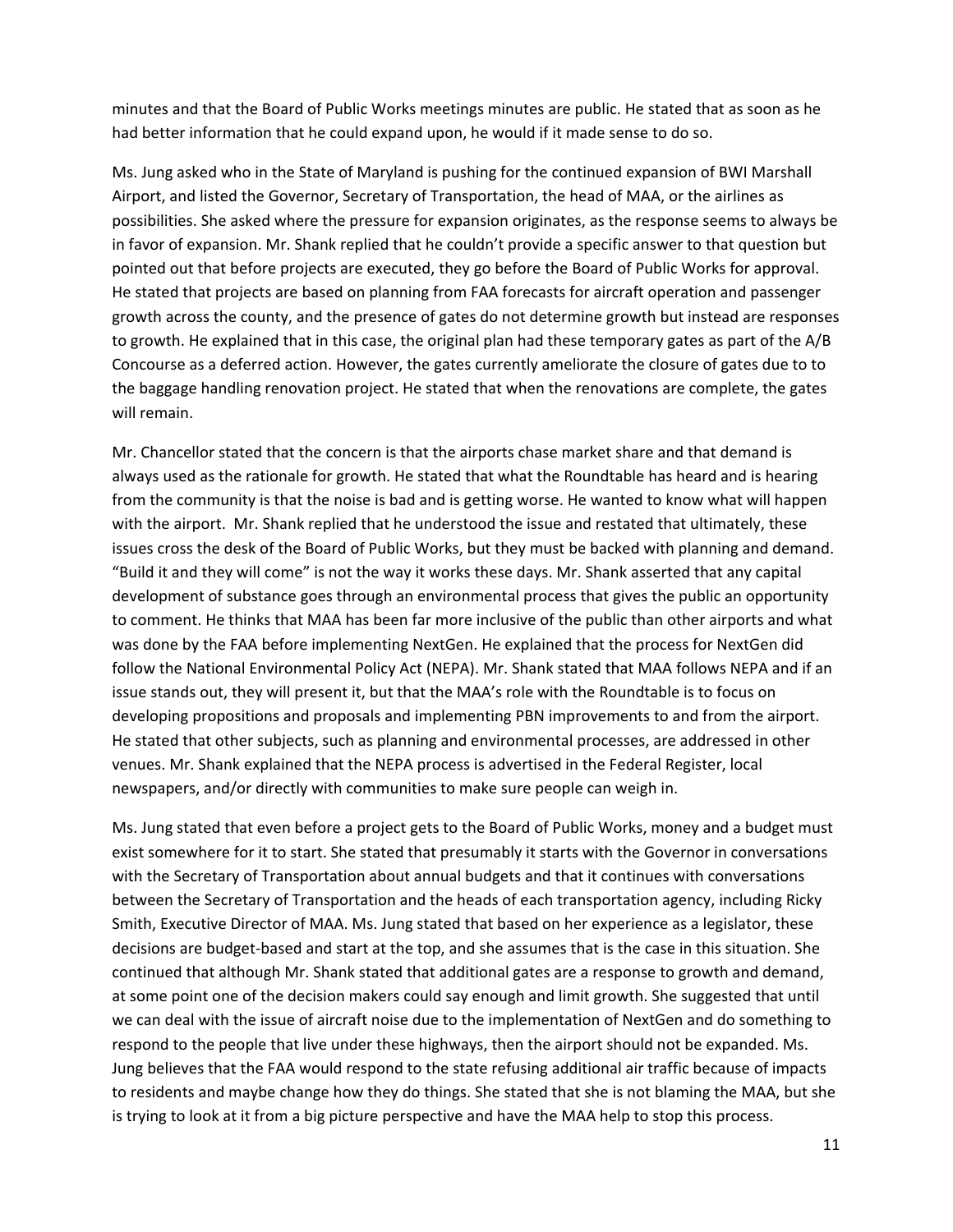Ms. Jung stated that maybe the Governor needs to reject expansion until the FAA does what we need them to do. Ms. Kimberly Pruim pulled up the Board of Public Works website and stated that there was a meeting scheduled for tomorrow (September 15, 2021) with MAA on the agenda. She asked Mr. Shank if he could speak to the 11.9 million dollars that MAA was requesting and stated that she wanted to make sure that the Roundtable was not missing anything related to the expansion of the airport. Ms. Pruim navigated to the summary page and stated that the money was related to multiple projects with tasks including design, construction, completion of an airline maintenance facility and taxiway relocation, and concessions. Mr. Shank replied that the construction tasks all went through the NEPA environmental assessment, including public meetings, presentations, and an FAA review. Ultimately the project received a finding of no significant impact and is now going through the process of contractually following up on what has been approved.

Ms. Higgs stated that maybe the Roundtable needed a process to identify when MAA initiatives go through the environmental process. Ms. MacDonald added that the Roundtable needed to better monitor the status of relevant projects. Ms. Higgs agreed and added "…to monitor and take action." Ms. Reese asked when the project went through the environmental process. Mr. Kevin Clarke, MAA Director of Planning and Environmental Services, stated that the NEPA environmental assessment had been going on for four years and concluded with the federal finding in September 2020 after two virtual public meetings held in May 2020. Ms. Reese stated that the Roundtable did not receive a heads up about the public meetings. Mr. Shank replied that the focus of the Roundtable is PBN and that is what MAA is there to support: FAA airspace arrivals and departures.

Ms. Reese replied that it is not just PBN, but the resolution of NextGen, which is more than PBN. She asked Mr. Shank how the Roundtable could address NextGen if the airport keeps changing and building? She stated that the members of the Roundtable are assigned from a district to understand what is going on within their respective districts, and now they are hearing about maintenance facilities and taxiway relocations that will affect their districts. She asked how the members of the Roundtable are supposed to do their job if they are not getting this type of information from MAA. Mr. Shank replied that information is being disseminated to the public through the media. Ms. Reese asked Mr. Shank if he thought, in good faith, that there should be transparency because it seems like the Roundtable is still being seen as an adversary. Mr. Shank stated that he had his focus on what the Charter says. He asserted that the MAA has agreed to administratively help the Roundtable, which was formed at the request of the FAA, to respond to the issues that arose from the implementation of NextGen. He stated that the other items go through other mechanisms. He noted that the environmental process goes out to communities, is advertised in local papers, and goes to community associations to follow the NEPA process. Ms. Reese replied to Mr. Shank that she is surprised and that MAA's motto is "be better".

She stated that Mr. Shank has said that they went to the community, but the Roundtable members are community representatives who did not get the information on the projects. Mr. Shank apologized and explained that the information was sent to community representatives whose interest is the community, and that the Roundtables interest and focus is NextGen. Ms. Higgs replied that there is a relationship between NextGen and adding more flights. She stated that she understood what Mr. Shank was saying but does not understand how the Roundtable can just address NextGen without realizing the extent of the damage that has been done and understanding more flights could be added. Mr.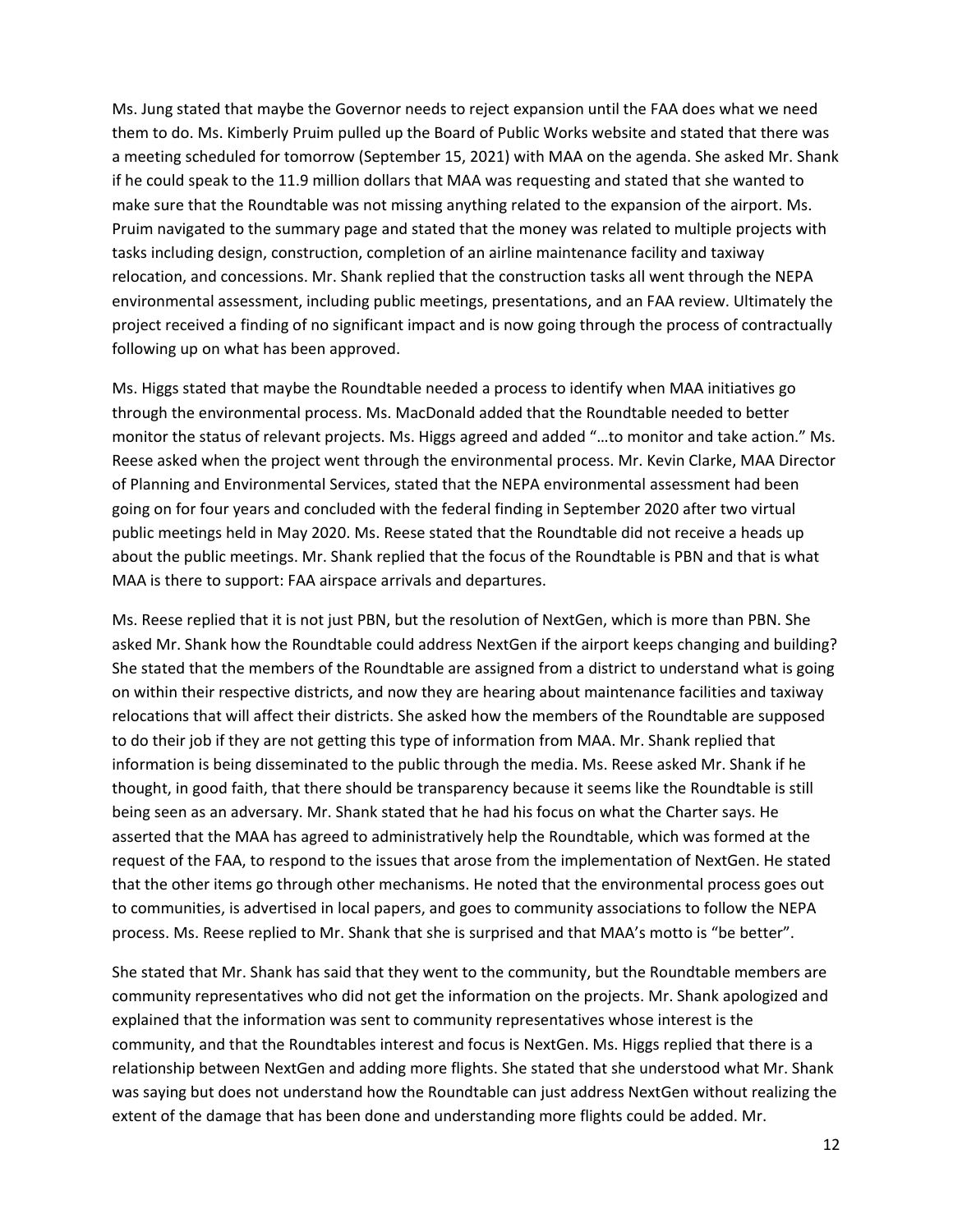Chancellor agreed that there is a relationship but pointed out that Mr. Shank had a point about the focus of the Roundtable, that the Charter says what the Roundtable is focused on and what they are supposed to do. He stated that the Charter was voted on by all the members and had focused the Roundtable on PBN and procedural aspects, but it does have some language about the broader effects of NextGen. He suggested that if the Roundtable wanted to go beyond just NextGen, they should think about looking at the Charter. He stated that when the Charter was created, no one knew what to expect, but now they know that this is a bigger issue than just procedures. Mr. Chancellor reiterated that Mr. Shank was focused on what MAA agreed to focus on, which is NextGen. Mr. Shank mentioned that the County Executives from both counties are informed during the environmental process. He stated that the Roundtable's focus has been on PBN and that it has taken considerable resources but is a worthy cause. Mr. Shank says he would like to stay focused on what they are trying to achieve and mentioned the upcoming PBN Working Group meeting planned in November.

Ms. Reese asked Mr. Shank what the capacity of the airport is, and at what fraction of capacity is the airport currently operating. Mr. Shank said he would have to get back to Ms. Reese with the answer. He stated that there had been a change in fleets and that operations are lower, but planes are larger. He reiterated that gates do not drive operations. Ms. Reese stated that at a previous meeting, Mr. Shank gave a percentage of the current capacity of the airport at the time and gave a capacity limit before the need for another runway. Mr. Shank replied that not all construction was to increase capacity, saying that some projects, such as the taxiway Tango project, are for maintenance or in response to standards and code compliance. Mr. Clarke asked Ms. Reese if she was specifically referring to airfield capacity and noted that different pieces of the airport have different levels of capacity. Mr. Shank explained that the capacity of the airport would have been presented in the public domain during the airport's master planning process and that it is also discussed in the environmental studies.

Ms. Moss stated that the whole discussion was a lesson for the Roundtable to learn; if there is information we need, we have to figure out how to get that information and not rely on other people. Ms. MacDonald asked Mr. Shank if the project information sent to the public during the environmental process is posted on MAA's website. Mr. Shank confirmed that the information is posted.

Ms. Higgs asked if the next meeting's agenda could include a line item to discuss how the Roundtable would get information going forward. Ms. MacDonald replied yes and added that there could be interim meetings amongst the members to discuss and brainstorm ideas.

### *New Website*

Mr. Rineer gave a preview of the new website. He stated that changes are still going to be made but the site, accessible via Airport Noise at marylandaviation.com, is live. He stated that the old site (maacommunityrelations.com) is still active but that users will be redirected to the new site. Mr. Rineer demonstrated how to navigate the site to find Roundtable information:

- Environmental Tab located across the top of the home page at marylandaviation.com. Clicking on this displays a drop-down list.
- From here, click on Airport Noise Tab this tab leads to the Airport Noise page, which displays several box icons labeled with different subject matter, including DC Metroplex BWI Community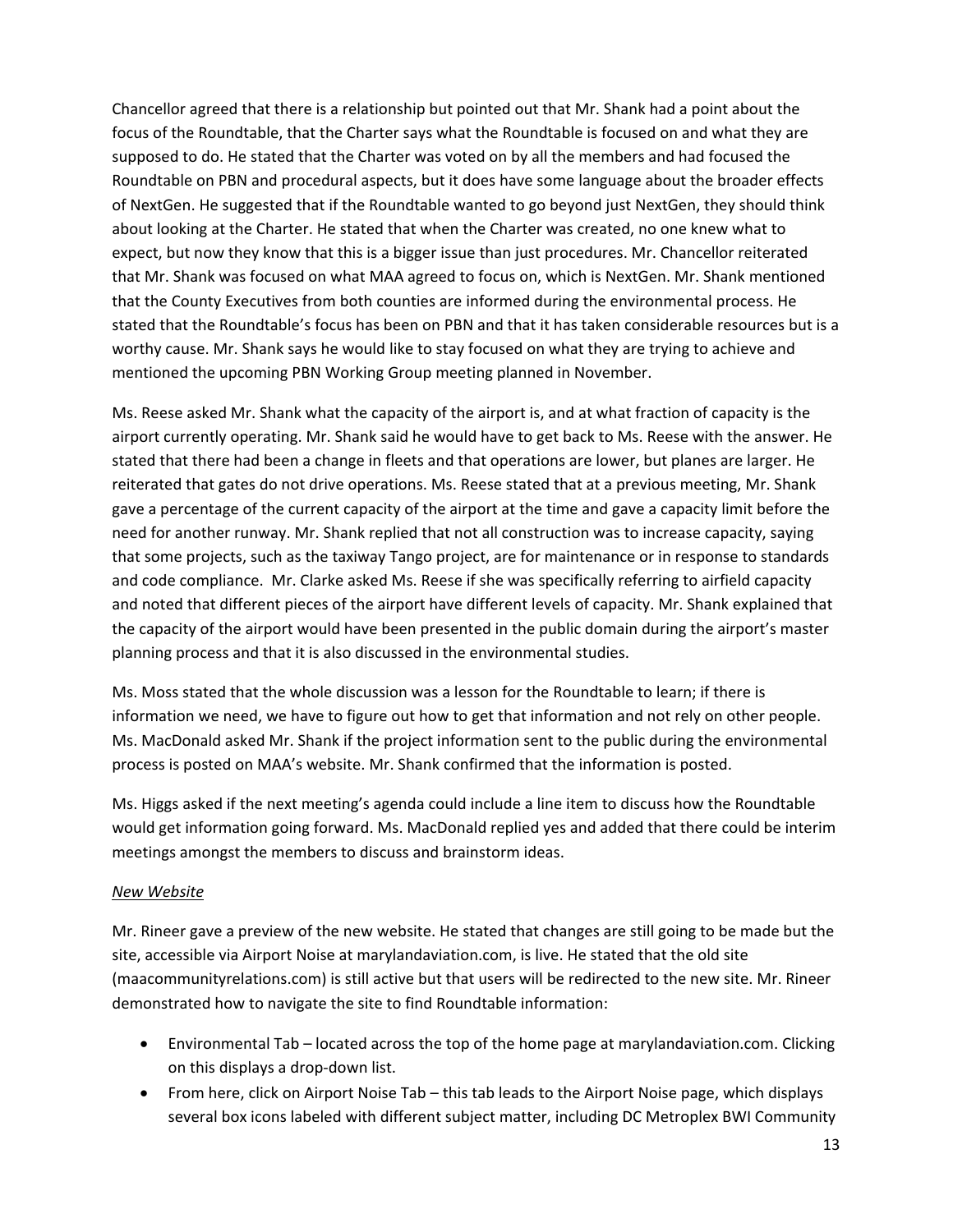Roundtable, Noise Complaints, and Online Noise & Flight Tracking (WebTrak). Users can click on the boxes to access the subject matter webpages.

The DC Metroplex BWI Community Roundtable webpage includes the Roundtable's purpose, links to register for Roundtable meetings, and past meeting materials. Ms. MacDonald noted that the information was in a different order than on the previous webpage, but she thinks it makes sense. She encouraged Roundtable members to explore the new site. Mr. Rineer mentioned the BWI eNews Express, which is used to send out information to the public such as runway closures, Roundtable Meeting information, and other notifications. Ms. MacDonald asked if people could sign up to receive notifications for environmental compliance information. Mr. Rineer replied that currently those notices do not go out via the eNews Express and that those notifications would come from Kevin Clarke's office in conjunction with the NEPA process.

### **5. PUBLIC COMMENT**

Ms. MacDonald thanked Mr. Rineer and moved on to Public Comments.

Mr. Rineer stated that there were a few comments were made in the initial registration, but they were covered in the during the meeting. He remined everyone online to use the raise hand feature if they wanted to comment.

Mr. Mark Peterson – Mr. Peterson gave an overview of Maryland's five-year Capital Improvement Program process. An expansion of the airport would be a part of this program. He stated that in the first step in the process, agencies use their operating funds to present proposed programs to the Department of Budget and Management. If the proposal is approved, the agency uses its operating funds to prepare the part 2 program, which is a justification for the program and includes the figures, numbers, and impacts of the project. If part 2 is approved by the Department of Budget and Management, the program is developed into a scope of work. The scope of work is then reviewed by the Department of Budget and Management, along with other project scopes, to compete for funding. He concluded by saying there is no way that the Southwest gates just appeared. They have been at this for years and whether it was the Governor, or David Brinkley at the Department of Budget and Management, or whether it was pressure from the agency, this process is how it got to the Board of Public Works. Mr. Peterson recalled that the Governor did say that the five gates would not be activated unless he approved it. He has not seen any approval anywhere so far.

Mr. Jimmy Pleasant – Mr. Pleasant stated that he has aircraft from three different runways flying over his house. He stated that the FAA has said they do not control operation levels. He said that the Detroit airport did a study using permanent noise monitors and FAA models and included 20 additional portable noise monitors in various locations. He believes that the key is placing the monitors in quiet communities. Mr. Pleasant stated that the FAA threshold for a noise impact in areas with noise levels between 45 DNL and 60 DNL is an increase of five dB DNL, saying that the FAA would not allow flights in these areas if noise increased more than five dB DNL. He stated that there was never a study done at his house or neighborhood and that for the NextGen noise study they used one location off MD 100 and one was off of Waterloo Road over a mile from his property. He stated that in Detroit, they found a